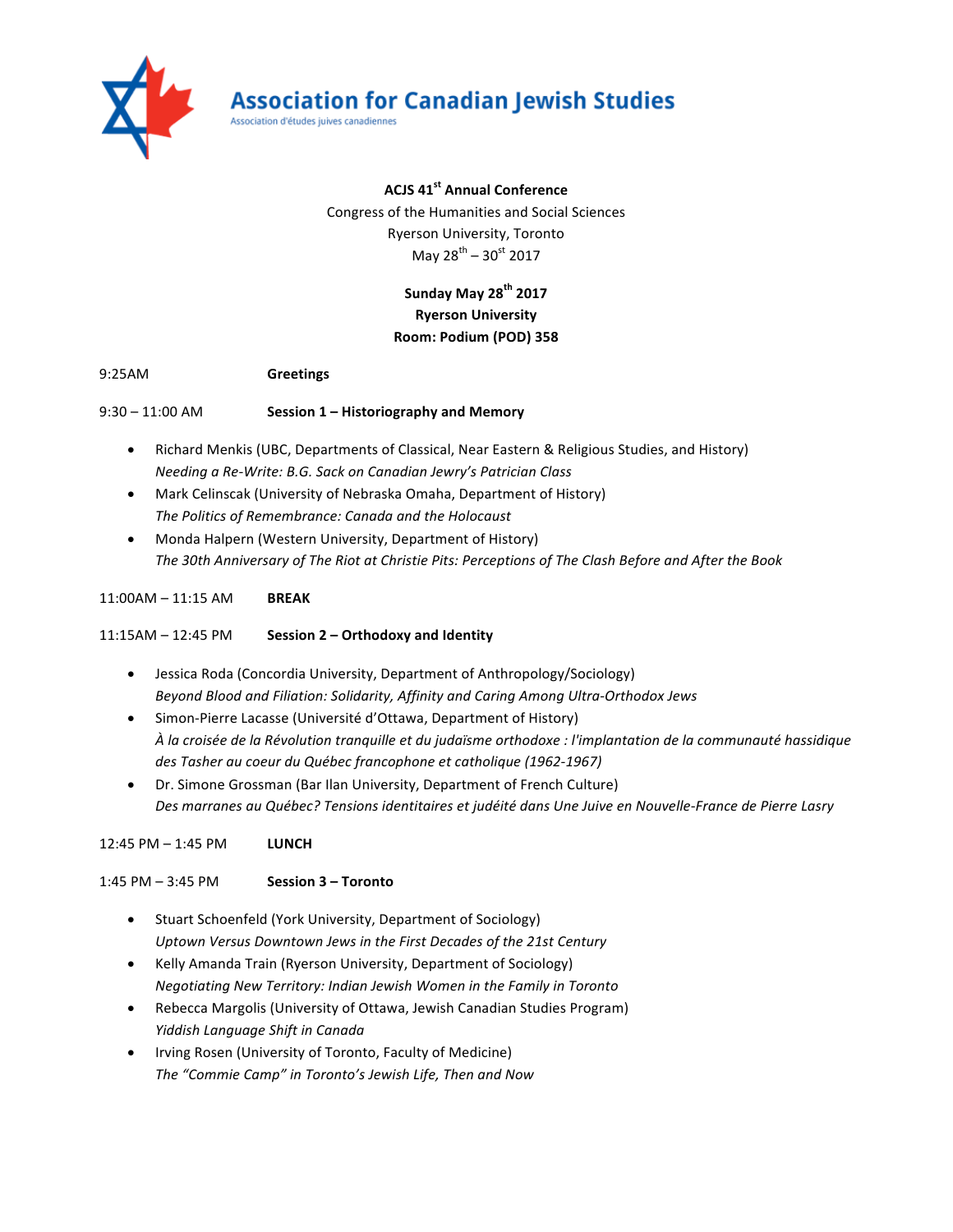

# 4:15 PM – 5:45 PM **Ontario Jewish Archives'** *Stories of Spadina* **Walking Tour** Meet at the Kiever Synagogue (25 Bellevue Avenue) in Kensington Market 5:45 PM – 7:00 PM **DINNER BREAK**

**EVENING PROGRAM AT MAKOM** 402 College Street Kensington Market

This program is generously co-sponsored by the **Koschitzky Centre for Jewish Studies** at York University, the **Institute for Canadian Jewish Studies** at Concordia University, and the Vered Jewish Canadian Studies Program at the University of Ottawa.

### **Donations to the ACJS Community Day & Student Travel Subsidy Fund** are welcomed, and contributions over \$10 will receive a tax receipt.

| 7:00 PM – 7:15 PM | <b>Refreshments</b>                                                                                                                                                         |
|-------------------|-----------------------------------------------------------------------------------------------------------------------------------------------------------------------------|
| 7:15 PM – 7:30 PM | Launch of In Your Words: Translations from the Yiddish and the Hebrew by Seymour Mayne                                                                                      |
| 7:30 PM - 8:00 PM | Louis Rosenberg Canadian Jewish Studies Distinguished Service Award – Ruth Panofsky<br><b>Launch of</b> The New Spice Box: Canadian Jewish Writing, edited by Ruth Panofsky |
| 8:00 PM – 9:30 PM | Keynote Panel Session - "No Better Home Than Canada?"                                                                                                                       |

- David Koffman (York University, Department of History) Has There Ever Been a Better Home for the Jews... than Canada?
- Susan J. Landau Chark (Carleton University, Zelikovitz Centre for Jewish Studies) *Not at the Table: The Jewish Community at Confederation*
- Ira Robinson (Concordia University, Department of Religion) *Creating and Sustaining a Community in Montreal: Federation CJA in Its First Century*
- Franklin Bialystok (University of Toronto, Centres of Diaspora and Transnational Studies, Jewish Studies, and Canadian Studies)

*Out with a Whimper: The Demise of Canadian Jewish Congress*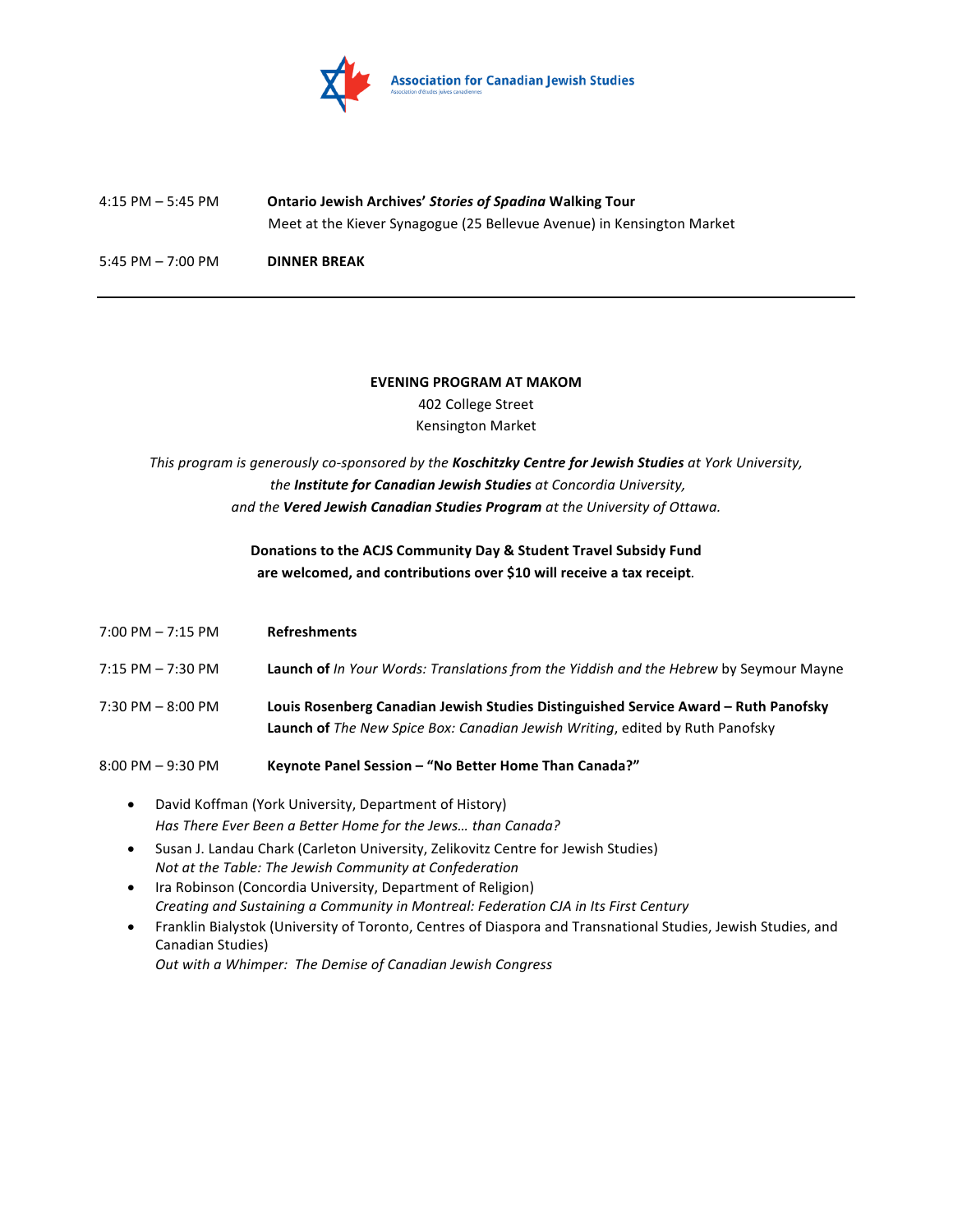

### **Monday May 29th 2017 Ryerson University Room: South Bond (SBB) 302**

9:00 AM – 10:00AM **Session 4 – Ritual Matters**

- Deidre Butler (Carleton University, College of Humanities) and Betina Appel Kuzmarov (Carleton University, Department of Law and Legal Studies) *Capital Divorce: Stories of Jewish Divorce in Ottawa*
- Lindsay Jackson (Concordia University, Department of Religious Studies) Challenging the Dominant Ritual System: Brit Shalom and Anti-Circumcision Advocacy in North America

#### 10:00AM – 10:15AM **BREAK**

10:15AM – 11:45AM **Session 5 – Historical Moments**

- Barry Stiefel (College of Charleston, Historic Preservation & Community Planning, Art & Architectural History, Urban Studies)
- Jewish Automobile Consumption in Canada During the Boycott of Ford Motor Company, 1920-1947 • Gesa Trojan (Technische Universität Berlin)
- *"Add Matzo meal and stir well": Food as a Practice and a Representation of Urban Jewishness in Interwar Toronto.*
- Jennifer Shaw Lander (UWO, Department of Women's Studies and Feminist Research) Sewing for the War Effort: Canadian Jewish Women's and Girls' Experiences on the Homefront During World *War II*

11:45AM – 1:00PM **LUNCH – Brown Bag Lunch Discussion: Reflections on the Future of the Field (12:15-1:00)**

- 1:00PM – 2:30PM **Annual General Meeting (AGM) + Open Board Meeting (OBM)**
- 2:30PM – 2:45PM **BREAK**
- 2:45PM – 4:45PM **Session 6 – Celebrating Milestones: Archives Roundtable**
	- Agi Romer Segal (Jewish Historical Society of Southern Alberta)
	- Christine Barrass (Library and Archives Canada Social and Aboriginal Affairs Section)
	- Saara Mortensen (Ottawa Jewish Archives)
	- Dara Solomon (Ontario Jewish Archives Blankenstein Family Heritage Centre)
	- Dorion Leibgott (Beth Tzedec Reuben and Helene Dennis Museum)
	- Janice Rosen (Alex Dworkin Canadian Jewish Archives)

#### 5:00 PM - 7:00 PM **President's Reception (Mattamy Athletic Centre, Maple Leaf Gardens)**

### 7:00 PM – 9:00 PM **Session 7 – 4<sup>th</sup> Annual Educators' Roundtable: Jewish Education and Jewish Identity**

- Simon Wolle (Director, Camp Northland B'nai Brith)
- Rabbi Lee Buckman (Head of School, TanenbaumCHAT)
- Leslie Shapiro (Principal, Ahavat Yisrael Hebrew School)
- *Moderator*: Dr. Randal Schnoor (Koschitzky Centre for Jewish Studies, York University)